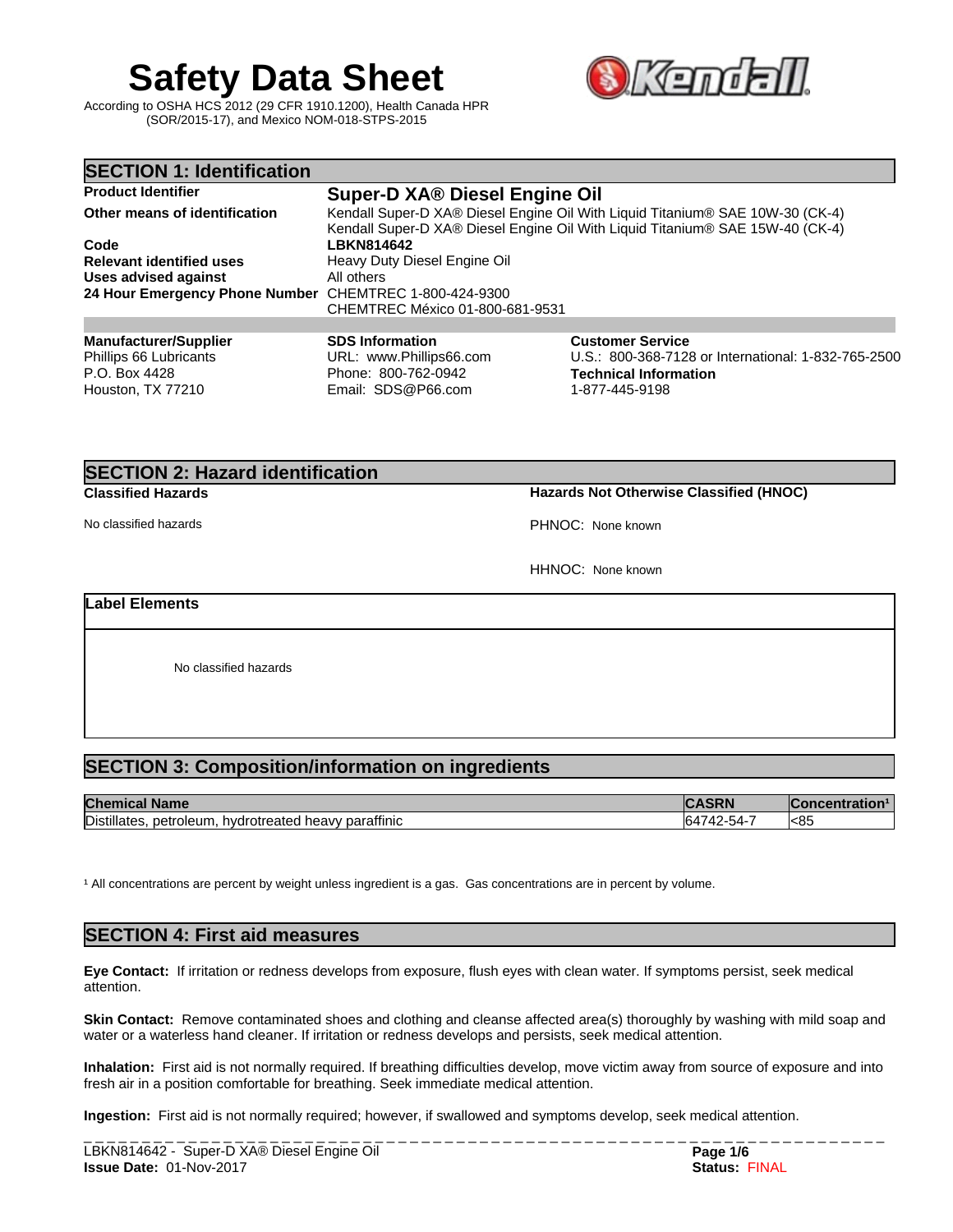**Most important symptoms and effects, both acute and delayed:** Inhalation of oil mists or vapors generated at elevated temperatures may cause respiratory irritation. Accidental ingestion can result in minor irritation of the digestive tract, nausea and diarrhea. Prolonged or repeated contact may dry skin and cause irritation.

\_ \_ \_ \_ \_ \_ \_ \_ \_ \_ \_ \_ \_ \_ \_ \_ \_ \_ \_ \_ \_ \_ \_ \_ \_ \_ \_ \_ \_ \_ \_ \_ \_ \_ \_ \_ \_ \_ \_ \_ \_ \_ \_ \_ \_ \_ \_ \_ \_ \_ \_ \_ \_ \_ \_ \_ \_ \_ \_ \_ \_ \_ \_ \_ \_ \_ \_ \_ \_

**Notes to Physician:**Acute aspirations of large amounts of oil-laden material may produce a serious aspiration pneumonia. Patients who aspirate these oils should be followed for the development of long-term sequelae. Inhalation exposure to oil mists below current workplace exposure limits is unlikely to cause pulmonary abnormalities.

# **SECTION 5: Firefighting measures**

**NFPA 704 Hazard Class**

**Health:** 0 **Flammability:** 1 **Instability:** 0 0 (Minimal)



1 (Slight) 2 (Moderate) 3 (Serious) 4 (Severe)

**Extinguishing Media:** Dry chemical, carbon dioxide, foam, or water spray is recommended. Water or foam may cause frothing of materials heated above 212°F / 100°C. Carbon dioxide can displace oxygen. Use caution when applying carbon dioxide in confined spaces. Simultaneous use of foam and water on the same surface is to be avoided as water destroys the foam.

#### **Specific hazards arising from the chemical**

**Unusual Fire & Explosion Hazards:** This material may burn, butwill not ignite readily. If container is not properly cooled, it can rupture in the heat of a fire.

**Hazardous Combustion Products:** Combustion may yield smoke, carbon monoxide, and other products of incomplete combustion. Oxides of sulfur, nitrogen or phosphorus may also be formed.

**Special protective actions for fire-fighters:** For fires beyond the initial stage, emergency responders in the immediate hazard area should wear protective clothing. When the potential chemical hazard is unknown, in enclosed or confined spaces, a self contained breathing apparatus should be worn. In addition, wear other appropriate protective equipment as conditions warrant (see Section 8). Isolate the hazard area and deny entry to unnecessary and unprotected personnel. Stop spill/release if it can be done safely. Move undamaged containers from immediate hazard area if it can be done safely. Water spray may be useful in minimizing or dispersing vapors and to protect personnel. Cool equipment exposed to fire with water, if it can be done safely. Avoid spreading burning liquid with water used for cooling purposes.

#### **See Section 9 for Flammable Properties including Flash Point and Flammable (Explosive) Limits**

### **SECTION 6: Accidental release measures**

**Personal precautions, protective equipment and emergency procedures:** This material may burn, butwill not ignite readily. Keep all sources of ignition away from spill/release. Stay upwind and away from spill/release. Avoid direct contact with material. For large spillages, notify persons down wind of the spill/release, isolate immediate hazard area and keep unauthorized personnel out. Wear appropriate protective equipment, including respiratory protection, as conditions warrant (see Section 8). See Sections 2 and 7 for additional information on hazards and precautionary measures.

**Environmental Precautions:** Stop and contain spill/release if it can be done safely. Prevent spilled material from entering sewers, storm drains, other unauthorized drainage systems, and natural waterways. Use water sparingly to minimize environmental contamination and reduce disposal requirements. If spill occurs on water notify appropriate authorities and advise shipping of any hazard. Spills into or upon navigable waters, the contiguous zone, or adjoining shorelines that cause a sheen or discoloration on the surface of the water, may require notification of the National Response Center (phone number 800-424-8802).

**Methods and material for containment and cleaning up:** Notify relevant authorities in accordance with all applicable regulations. Immediate cleanup of any spill is recommended. Dike far ahead of spill for later recovery or disposal. Absorb spill with inert material such as sand or vermiculite, and place in suitable container for disposal. If spilled on water remove with appropriate methods (e.g. skimming, booms or absorbents). In case of soil contamination, remove contaminated soil for remediation or disposal, in accordance with local regulations.

Recommended measures are based on the most likely spillage scenarios for this material; however local conditions and regulations may influence or limit the choice of appropriate actions to be taken. See Section 13 for information on appropriate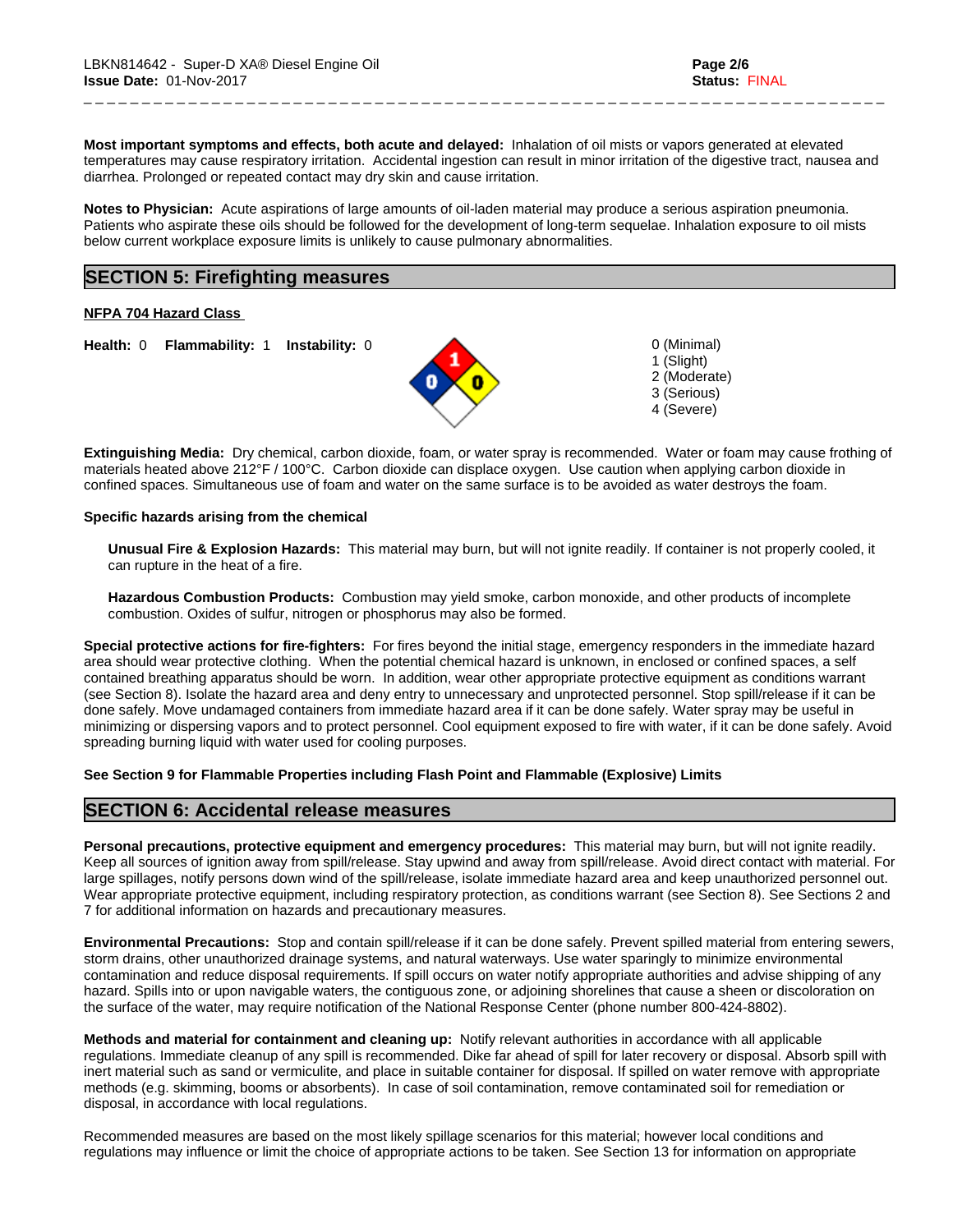disposal.

# **SECTION 7: Handling and storage**

**Precautions for safe handling:** Keep away from flames and hot surfaces. Wash thoroughly after handling. Use good personal hygiene practices and wear appropriate personal protective equipment (see section 8). Spills will produce very slippery surfaces. Used motor oils have been shown to cause skin cancer in mice after repeated application to the skin without washing. Brief or intermittent skin contact with used motor oil is not expected to cause harm if the oil is thoroughly removed by washing with soap and water. Do not enter confined spaces such as tanks or pits without following proper entry procedures such as ASTM D-4276 and 29CFR 1910.146. Do not wear contaminated clothing or shoes.

\_ \_ \_ \_ \_ \_ \_ \_ \_ \_ \_ \_ \_ \_ \_ \_ \_ \_ \_ \_ \_ \_ \_ \_ \_ \_ \_ \_ \_ \_ \_ \_ \_ \_ \_ \_ \_ \_ \_ \_ \_ \_ \_ \_ \_ \_ \_ \_ \_ \_ \_ \_ \_ \_ \_ \_ \_ \_ \_ \_ \_ \_ \_ \_ \_ \_ \_ \_ \_

**Conditions for safe storage:**Keep container(s) tightly closed and properly labeled. Use and store this material in cool, dry, well-ventilated area away from heat and all sources of ignition. Store only in approved containers. Keep away from any incompatible material (see Section 10). Protect container(s) against physical damage.

"Empty" containers retain residue and may be dangerous. Do not pressurize, cut, weld, braze, solder, drill, grind, or expose such containers to heat, flame, sparks, or other sources of ignition. They may explode and cause injury or death."Empty" drums should be completely drained, properly bunged, and promptly shipped to the supplier or a drum reconditioner. All containers should be disposed of in an environmentally safe manner and in accordance with governmental regulations. Before working on or in tanks which contain or have contained this material, refer to OSHA regulations, ANSI Z49.1, and other references pertaining to cleaning, repairing, welding, or other contemplated operations.

# **SECTION 8: Exposure controls/personal protection**

| Occupational exposure limits |                           |      |               |                        |
|------------------------------|---------------------------|------|---------------|------------------------|
| <b>Chemical Name</b>         | <b>ACGIH</b>              | OSHA | <b>Mexico</b> | <b>Phillips 66</b>     |
| Distillates, petroleum,      | TWA: $5 \text{mq/m}^3$    | ---  | $\cdots$      | $\qquad \qquad \cdots$ |
| hydrotreated heavy           | STEL: $10 \text{ mg/m}^3$ |      |               |                        |
| baraffinic                   | as Oil Mist, if Generated |      |               |                        |
| .<br>.                       | . .                       |      | <br>. .       | .<br>.                 |

Note: State, local or other agencies or advisory groups may have established more stringent limits. Consult an industrial **hygienist or similar professional, or your local agencies, for further information. --- = None**

#### **Biological occupational exposure limits**

Note: This product, as supplied, does not contain any hazardous materials with occupational exposure limits established **by the region specific regulatory bodies**

**Engineering controls:** If current ventilation practices are not adequate to maintain airborne concentrations below the established exposure limits, additional engineering controls may be required.

**Eye/Face Protection:** The use of eye protection that meets or exceeds ANSI Z.87.1 isrecommended to protect against potential eye contact, irritation, or injury. Depending on conditions of use, a face shield may be necessary.

**Skin/Hand Protection:** The use of gloves impervious to the specific material handled is advised to prevent skin contact. Users should check with manufacturers to confirm the breakthrough performance of their products. Suggested protective materials: Nitrile

**Respiratory Protection:** Where there is potential for airborne exposure above the exposure limit a NIOSH certified air purifying respirator equipped with R or P95 filters may be used.

A respiratory protection program that meets or is equivalent to OSHA 29 CFR 1910.134 and ANSI Z88.2 should be followed whenever workplace conditions warrant a respirator's use. Air purifying respirators provide limited protection and cannot be used in atmospheres that exceed the maximum use concentration (as directed by regulation or the manufacturer's instructions), in oxygen deficient (less than 19.5 percent oxygen) situations, or under conditions that are immediately dangerous to life and health (IDLH).

Suggestions provided in this section for exposure control and specific types of protective equipment are based on readily available information. Users should consult with the specific manufacturer to confirm the performance of their protective **equipment. Specific situations may require consultation with industrial hygiene, safety, or engineering professionals.**

### **SECTION 9: Physical and chemical properties**

 **Note:** Unless otherwise stated, values are determined at 20°C (68°F) and 760 mm Hg (1 atm). Data represent typical values and are not intended to be specifications.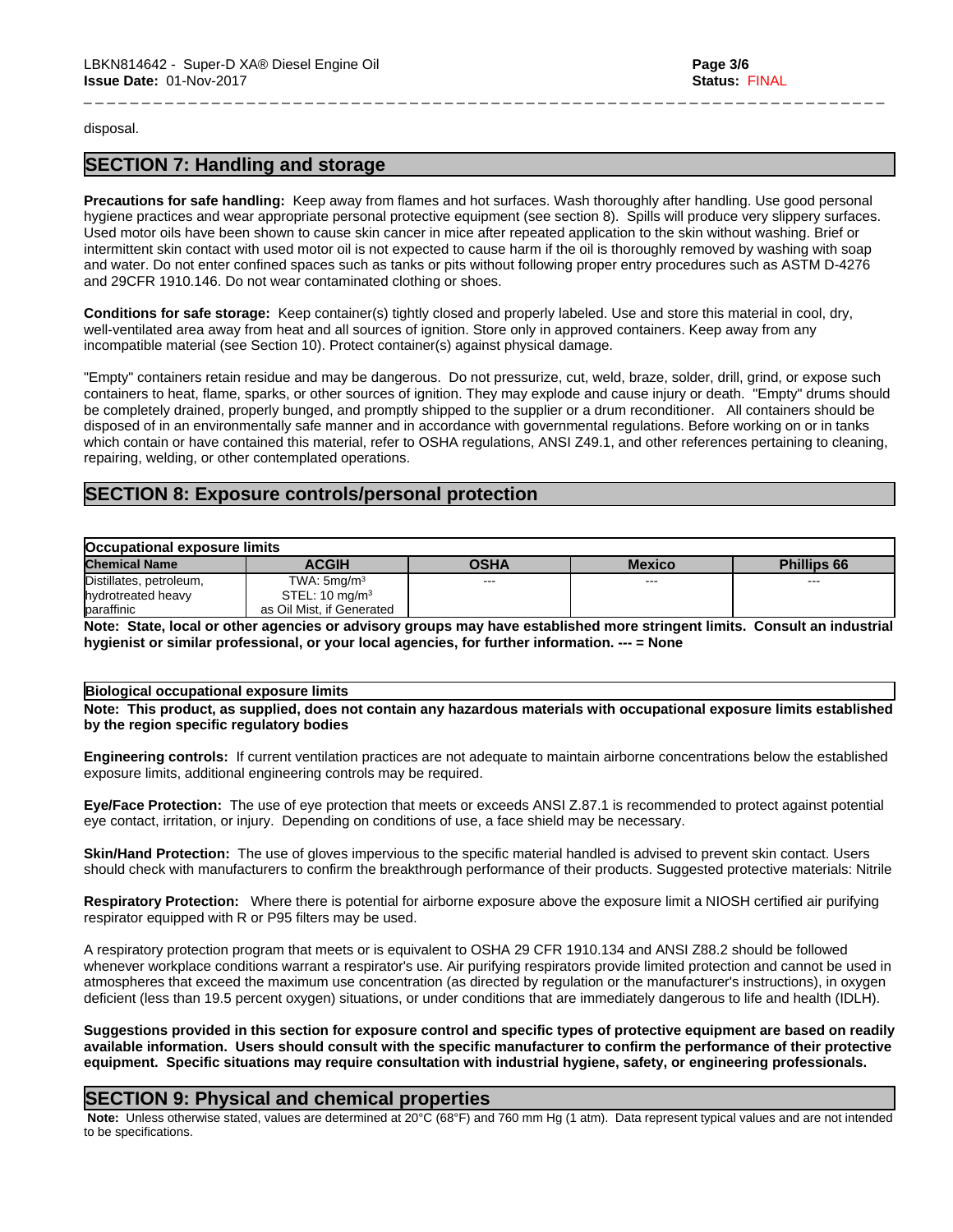LBKN814642 - Super-D XA® Diesel Engine Oil **Page 4/6 Issue Date:** 01-Nov-2017 **Status:** FINAL

| Appearance: Amber, Transparent                        | <b>Flash Point:</b> > 374 °F $/$ > 190 °C                         |
|-------------------------------------------------------|-------------------------------------------------------------------|
| <b>Physical Form: Liquid</b>                          | Test Method: Pensky-Martens Closed Cup (PMCC), ASTM D93, EPA 1010 |
| <b>Odor: Petroleum</b>                                | Initial Boiling Point/Range: No data                              |
| <b>Odor Threshold: No data</b>                        | Vapor Pressure: <1 mm Hq                                          |
| <b>pH:</b> Not applicable                             | Partition Coefficient (n-octanol/water) (Kow): No data            |
| Vapor Density (air=1): $>1$                           | Melting/Freezing Point: No data                                   |
| <b>Upper Explosive Limits (vol % in air):</b> No data | Auto-ignition Temperature: No data                                |
| Lower Explosive Limits (vol % in air): No data        | Decomposition Temperature: No data                                |
| <b>Evaporation Rate (nBuAc=1): No data</b>            | Specific Gravity (water=1): 0.87 - 0.88                           |
| <b>Particle Size:</b> Not applicable                  | <b>Bulk Density: 7.26 - 7.29 lbs/gal</b>                          |
| <b>Percent Volatile: Negligible</b>                   | <b>Viscosity:</b> 12.0 - 15.3 cSt @ 100°C; 88 - 120 cSt @ 40°C    |
| <b>Flammability (solid, gas):</b> Not applicable      | <b>Pour Point:</b> $\le$ -40 °F / $\le$ -40 °C                    |
| <b>Solubility in Water: Negligible</b>                |                                                                   |

\_ \_ \_ \_ \_ \_ \_ \_ \_ \_ \_ \_ \_ \_ \_ \_ \_ \_ \_ \_ \_ \_ \_ \_ \_ \_ \_ \_ \_ \_ \_ \_ \_ \_ \_ \_ \_ \_ \_ \_ \_ \_ \_ \_ \_ \_ \_ \_ \_ \_ \_ \_ \_ \_ \_ \_ \_ \_ \_ \_ \_ \_ \_ \_ \_ \_ \_ \_ \_

# **SECTION 10: Stability and reactivity**

**Reactivity:** Not chemically reactive.

**Chemical stability:** Stable under normal ambient and anticipated conditions of use.

**Possibility of hazardous reactions:** Hazardous reactions not anticipated.

**Conditions to avoid:** Extended exposure to high temperatures can cause decomposition. Avoid all possible sources of ignition.

**Incompatible materials:** Avoid contact with strong oxidizing agents and strong reducing agents.

**Hazardous decomposition products:** Not anticipated under normal conditions of use. During use in engines, contamination of oil with low levels of hazardous fuel combustion by-products (e.g. polycyclic aromatic hydrocarbons) may occur.

## **SECTION 11: Toxicological information**

#### **Information on Toxicological Effects**

**Substance / Mixture**

| <b>Hazard</b>          | <b>Additional Information</b> | LC50/LD50 Data            |
|------------------------|-------------------------------|---------------------------|
|                        |                               |                           |
|                        |                               | >5 mg/L (mist, estimated) |
| Unlikely to be harmful |                               | > 2 g/kg (estimated)      |
| Unlikely to be harmful |                               | > 5 g/kg (estimated)      |
|                        | Unlikely to be harmful        |                           |

**Aspiration Hazard:** Not expected to be an aspiration hazard

**Skin Corrosion/Irritation:** Causes mild skin irritation. Repeated exposure may cause skin dryness or cracking.

**Serious Eye Damage/Irritation:** Causes mild eye irritation.

**Skin Sensitization:** No information available on the mixture, however none of the components have been classified for skin sensitization (or are below the concentration threshold for classification).

**Respiratory Sensitization:** No information available.

**Specific Target Organ Toxicity (Single Exposure):** No information available on the mixture, however none of the components have been classified for target organ toxicity (or are below the concentration threshold for classification).

**Specific Target Organ Toxicity (Repeated Exposure):** No information available on the mixture, however none of the components have been classified for target organ toxicity (or are below the concentration threshold for classification).

**Carcinogenicity:** No information available on the mixture, however none of the components have been classified for carcinogenicity (or are below the concentration threshold for classification).

**Germ Cell Mutagenicity:** No information available on the mixture, however none of the components have been classified for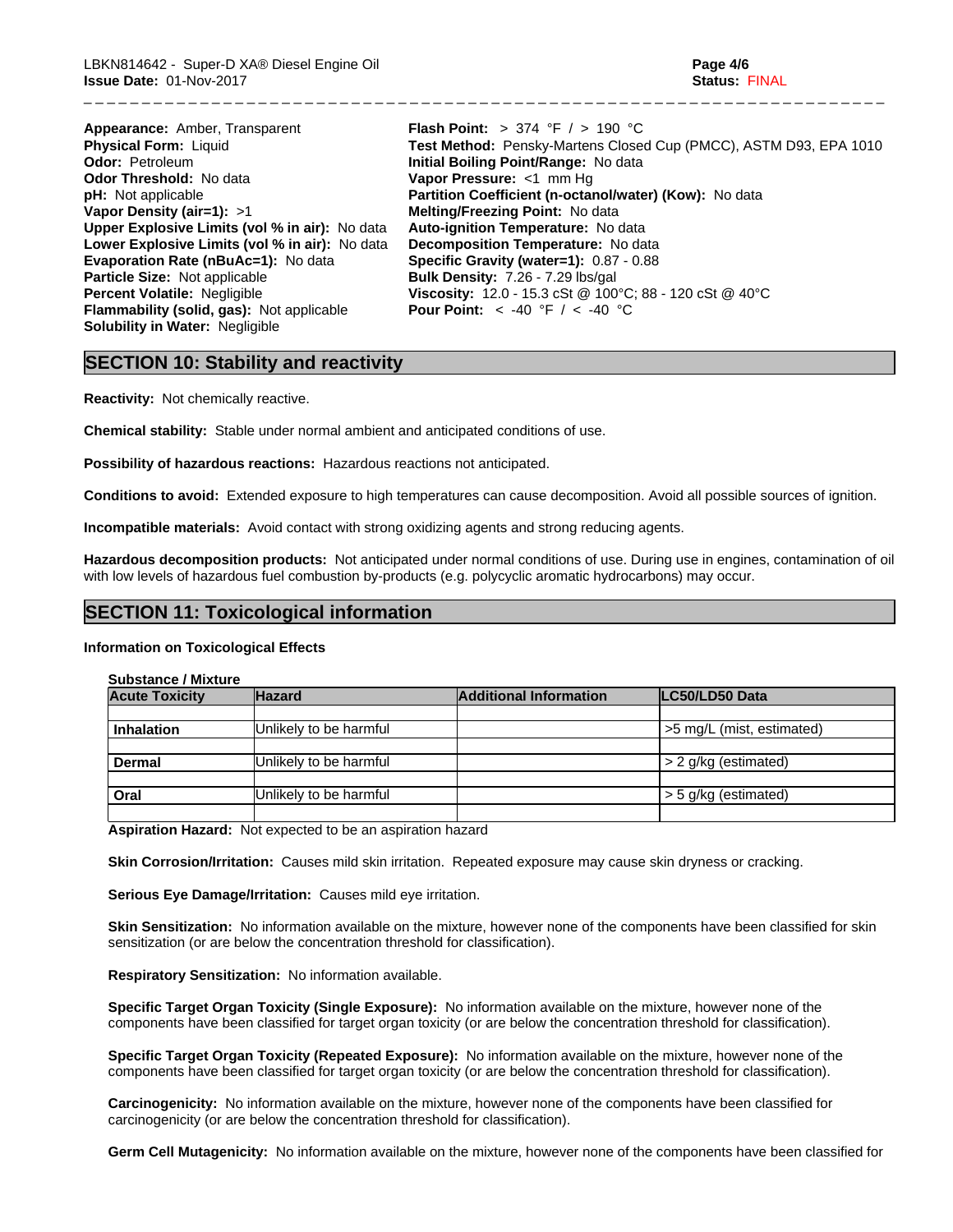germ cell mutagenicity (or are below the concentration threshold for classification).

**Reproductive Toxicity:** No information available on the mixture, however none of the components have been classified for reproductive toxicity (or are below the concentration threshold for classification).

\_ \_ \_ \_ \_ \_ \_ \_ \_ \_ \_ \_ \_ \_ \_ \_ \_ \_ \_ \_ \_ \_ \_ \_ \_ \_ \_ \_ \_ \_ \_ \_ \_ \_ \_ \_ \_ \_ \_ \_ \_ \_ \_ \_ \_ \_ \_ \_ \_ \_ \_ \_ \_ \_ \_ \_ \_ \_ \_ \_ \_ \_ \_ \_ \_ \_ \_ \_ \_

#### **Information on Toxicological Effects of Components**

#### **Distillates, petroleum, hydrotreated heavy paraffinic**

*Carcinogenicity:* This oil has been highly refined by a variety of processes to reduce aromatics and improve performance characteristics. It meets the IP-346 criteria of less than 3 percent PAH's and isnot considered a carcinogen by the International Agency for Research on Cancer.

# **SECTION 12: Ecological information**

# **GHS Classification:**

# **No classified hazards**

**Toxicity:** All acute aquatic toxicity studies on samples of lubricant base oils show acute toxicity values greater than 100 mg/L for invertebrates, algae and fish. These tests were carried out on water accommodated fractions and the results are consistent with the predicted aquatic toxicity of these substances based on their hydrocarbon compositions.

**Persistence and Degradability:** The hydrocarbons in this material are not readily biodegradable, but since they can be degraded by microorganisms, they are regarded as inherently biodegradable.

**Bioaccumulative Potential:** Log Kow values measured for the hydrocarbon components of this material are greater than 5.3, and therefore regarded as having the potential to bioaccumulate. In practice, metabolic processes may reduce bioconcentration.

**Mobility in Soil:** Volatilization to air is not expected to be a significant fate process due to the low vapor pressure of this material. In water, base oils will float and spread over the surface at a rate dependent upon viscosity. There will be significant removal of hydrocarbons from the water by sediment adsorption. In soil and sediment, hydrocarbon components will show low mobility with adsorption to sediments being the predominant physical process. The main fate process is expected to be slow biodegradation of the hydrocarbon constituents in soil and sediment.

**Other adverse effects:** None anticipated.

# **SECTION 13: Disposal considerations**

The generator of a waste is always responsible for making proper hazardous waste determinations and needs to consider state and local requirements in addition to federal regulations. This material, if discarded as produced, would not be a federally regulated RCRA "listed" hazardous waste and is not believed to exhibit characteristics of hazardous waste. See Sections 7 and 8 for information on handling, storage and personal protection and Section 9 for physical/chemical properties. It is possible that the material as produced contains constituents which are not required to be listed in the SDS but could affect the hazardous waste determination. Additionally, use which results in chemical or physical change of this material could subject it to regulation as a hazardous waste.This material under most intended uses would become "Used Oil" due to contamination by physical or chemical impurities. Whenever possible, Recycle used oil in accordance with applicable federal and state or local regulations. Container contents should be completely used and containers should be emptied prior to discard.

### **SECTION 14: Transport information**

**U.S. Department of Transportation (DOT) UN Number:** Not regulated **UN proper shipping name:** None **Transport hazard class(es):** None **Packing Group:** None **Environmental Hazards:** This product does not meet the DOT/UN/IMDG/IMO criteria of a marine pollutant **Special precautions for user:** If shipped by land in a packaging having a capacity of 3,500 gallons or more, the provisions of 49 CFR, Part 130 apply. (Contains oil) **Transport in bulk according to Annex II of MARPOL 73/78 and the IBC Code:** Not applicable

# **SECTION 15: Regulatory information**